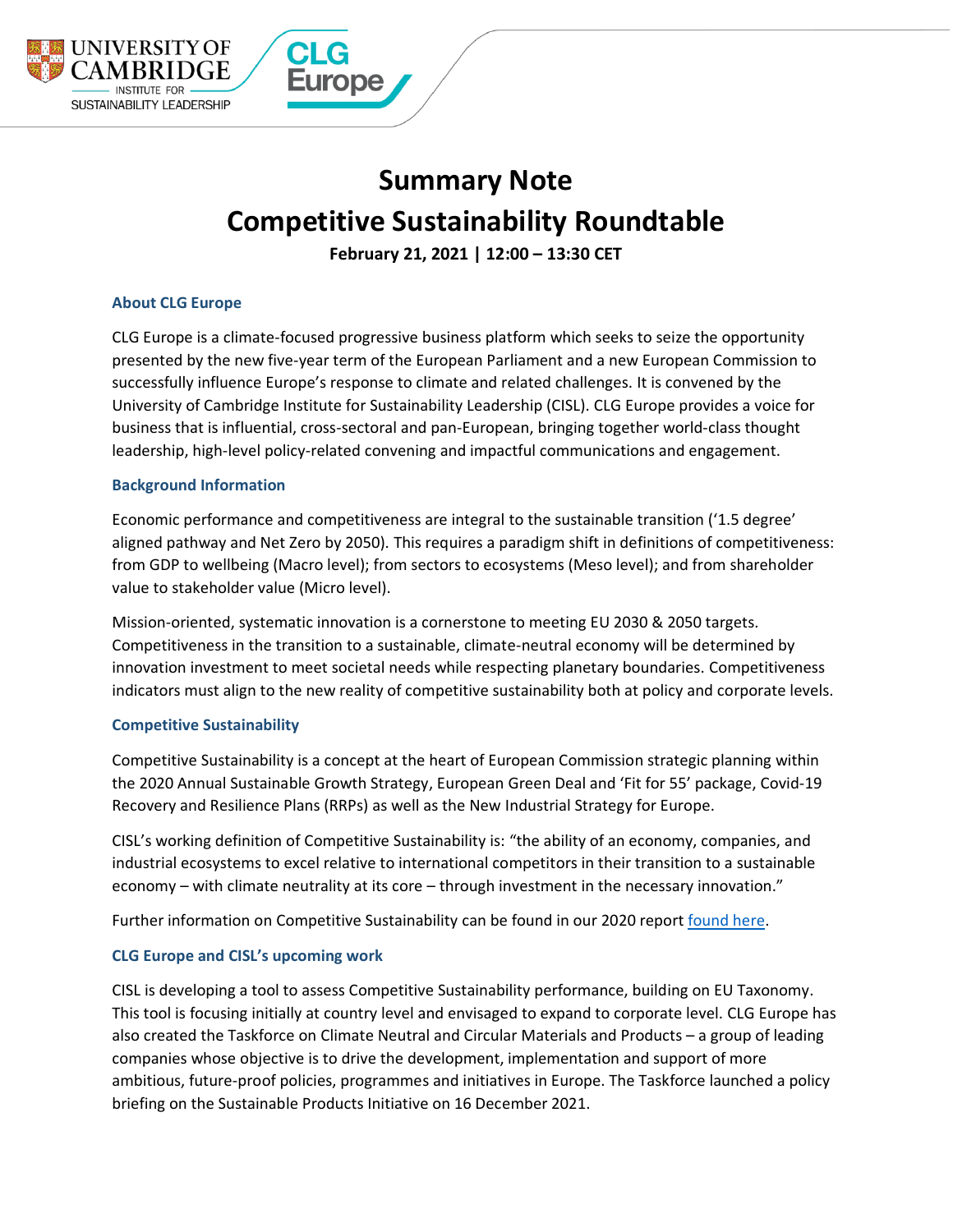# **Summary of Discussion**

**(Chatham House Rules)**

# **Attendees**

UNIVERSITY OF **EAMBRIDGE** 

SUSTAINABILITY LEADERSHIP

The roundtable was attended by business leaders and government officials. Industry businesses leaders represented construction, aluminum, energy, and lighting. Officials represented European governments from Economic Ministries and the European Commission.

# **Context of the discussion:**

**Europe** 

Raw Materials was discussed during the January Informal Competitiveness Council. It is regularly addressed during Competitiveness Council debates and is on the agenda for the February Council.

At the May 2021 Competitiveness Council, the focus was upon the geopolitical issues relating to the securing of Raw Materials. Here and in other discussions, there was little reference to the effective, and circular use of raw materials as an additional solution to ensuring a future supply of raw materials.

# **Background: Raw Materials and Circular Economy**

The European Commission Report on Critical Raw Materials (CRMs) and the Circular Economy (2018) highlights the benefits of a circular economy approach towards raw materials:

- ❖ Just as extraction of primary CRMs in Europe helps to ensure security of supply of raw materials to European industry, so does their resource efficient management throughout the lifecycle and the recycling of waste into secondary CRMs.
- ❖ Energy use (and associated CO2 emissions and other emissions to air) and water use are typically much lower for secondary CRMs than for primary CRMs.
- ◆ Other environmental benefits of a more circular use may include for instance lower impacts on the biosphere (rainforests, arctic regions, ocean floors etc.) and/or less waste produced per tonne of material extracted.

## **What role does the Circular Economy have in meeting Climate Neutral Goals?**

Efforts to tackle the crisis have focused on a transition to renewable energy, complemented by energy efficiency. These measures can only address 55% of emissions. The remaining 45% comes from producing the cars, clothes, food, and other products we use every day.

Applying circular economy strategies in just five key areas (cement, aluminium, steel, plastics, and food) can eliminate almost half of the remaining emissions from the production of goods – 9.3 billion tonnes of CO2e in 2050.

Circular economy has the potential to increase resilience to the physical effects of climate change. For example, in keeping materials in use, businesses can decouple economic activity from the consumption of raw materials vulnerable to climate risks, and therefore build greater flexibility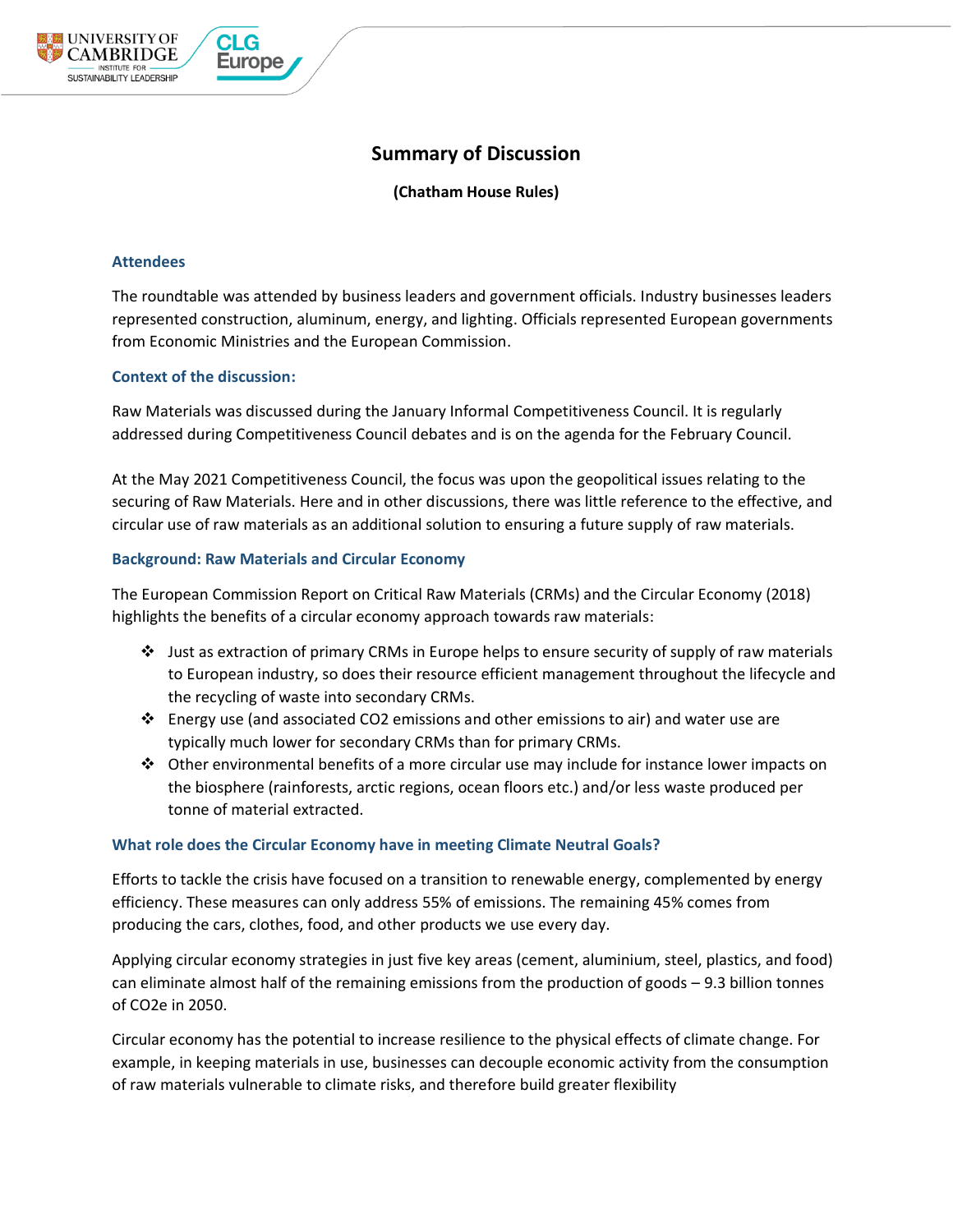

## **Framing the discussion:**

In advance of the Roundtable, participants from Member States were asked to reflect on the following topics:

- 1. Challenges arising around material scarcity in Europe
- 2. How you see the role of the Circular Economy in addressing these issues
- 3. The policy needed for competitive advantage from an integrated approach

Participants from Businesses to give their views on the following topics:

- 1. Challenges faced around material scarcity in Europe
- 2. What innovation you have used to overcome these issues in your business
- 3. Examples of competitive advantage from an integrated approach

#### **Highlights from the discussion:**

#### ❖ **EU Actions on Raw Materials**

Policymakers gave updates on actions they have taken and plan to take with regards to raw materials and competitiveness. They assured stakeholders that there has been a growing interest in raw materials, as well as the links to the digital transition and towards building greater resilience within the EU (as highlighted by the 2020 Action Plan). There is ongoing debate on raw material dependencies and stockpiling, as well as the dangers of creating artificial prices. Policymakers gave examples of key initiatives and partnerships, which aim at diversifying and securing supplies.

These included the EU Africa Summit, European Recovery Plan, CHIPS Act, European Battery Alliance, Action Plan on Raw Materials, CBAM, IPSE projects, and HERA. Policymakers highlighted the need for investment, legislation, strategic partnerships and minimum recycled content requirements. While acknowledging pressure against domestic mining, participants stressed the need for taking more responsibility.

## ❖ **The role of circular economy in reducing dependencies**

Circularity, and the circular economy, was naturally a central theme at the roundtable – in particular, as it plays an important role in reducing dependencies on materials and trading partners. In order to do this, there is a need to design products to use less and more secondary materials. In addition, there is a need for substitution of critical raw materials. It was agreed by all that a greater emphasis must be placed on sustainability, circularity and repairability.

A key priority to the business representatives on the call was to improve recycling within the EU. In order to get to nearly 100% recycling rates, there must be minimum recycled content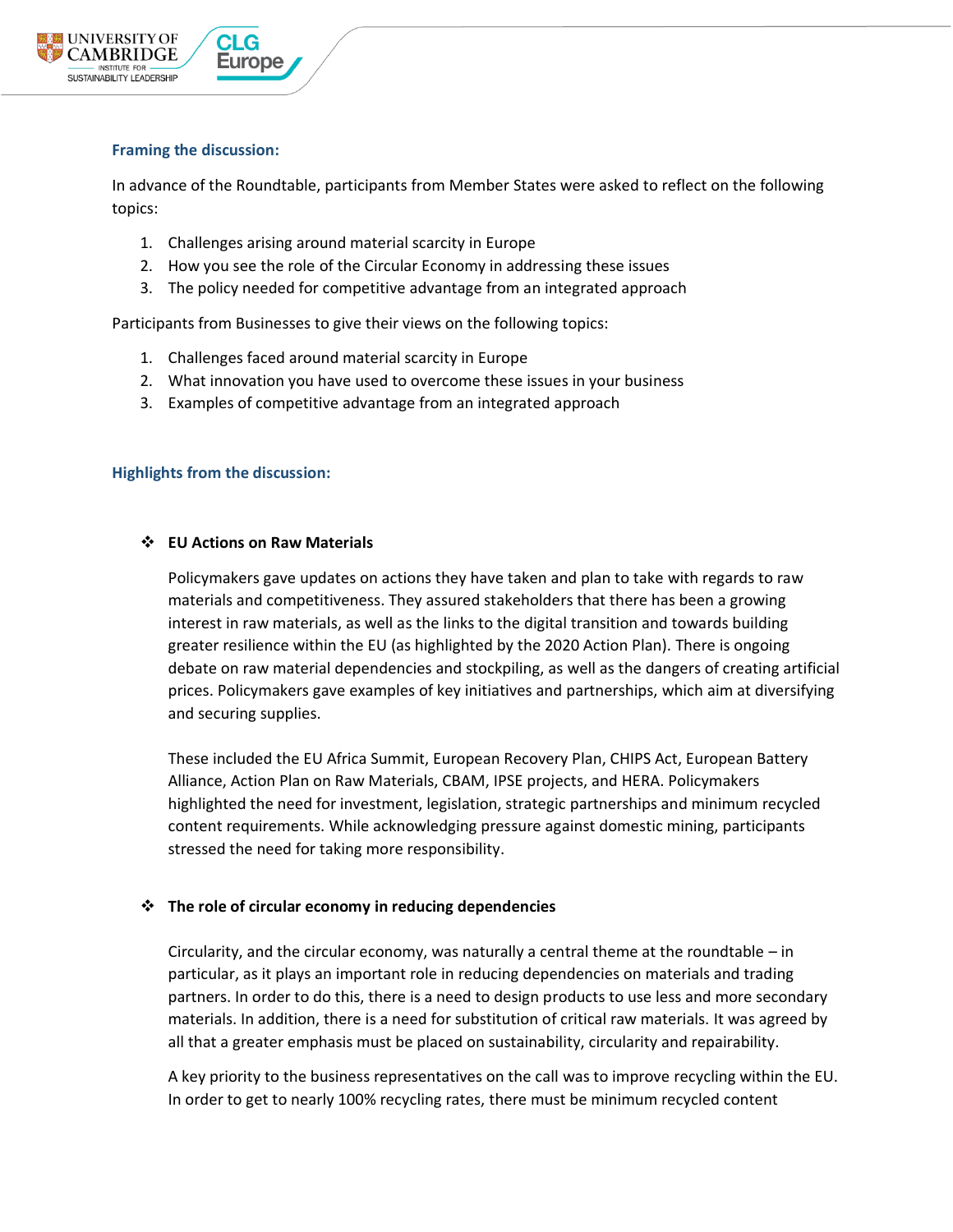

requirements, more recycling infrastructure, more remelting capacity (for certain metals such as aluminum), and well-designed deposit schemes (DRS schemes). There also is a general need for investment in recycling, especially in southern European countries.

In addition to the need to reduce dependencies on virgin raw materials, it was agreed that to achieve a more circular economy, there is a need to work on all fronts to develop more access to primary and sustainable resources within the EU.

#### ❖ **Integrated European Policy Strategy**

It was agreed by all that a more integrated European policy strategy is needed. Business leaders recognized the many good intentions of policymakers, however, stressed that getting the details correct is vital. In addition, they stressed that there should be a focus on resolving conflicting priorities. Policy measures discussed at the roundtable which require an integrated approach were the Carbon Border Adjustment Mechanism and the Circular Economy Action Plan, including the Sustainable Products Initiative.

#### ❖ **Vulnerability of Supply Chains**

Business leaders agreed that the EU continues to be a leader in sustainability and innovation, however, they warned that there is a considerable vulnerability to its supply chains, which rely on importing of materials. It was noted that the pandemic, in particular, had exposed such vulnerabilities.

#### ❖ **Innovation**

Innovation was a central theme throughout the conversation. Innovation is a fundamental driver of circular economy and there is a recognized need for innovative business models. Business leaders, even those not directly involved in manufacturing and to whom raw materials hit indirectly, spoke about the importance of implementing innovation throughout their entire supply chains. In addition, they spoke about their goals of extending the life of their assets, increasing efficiency and supporting R&D.

#### ❖ **Finance**

There was an appreciation by policymakers that more needs to be done via finance mechanisms and through the support of investment. Representatives from smaller countries stressed the need for more subsidies and for business partners to cover them. Meanwhile, representatives from business suggested the need to 'cut off the bottom' of the market to stimulate it.